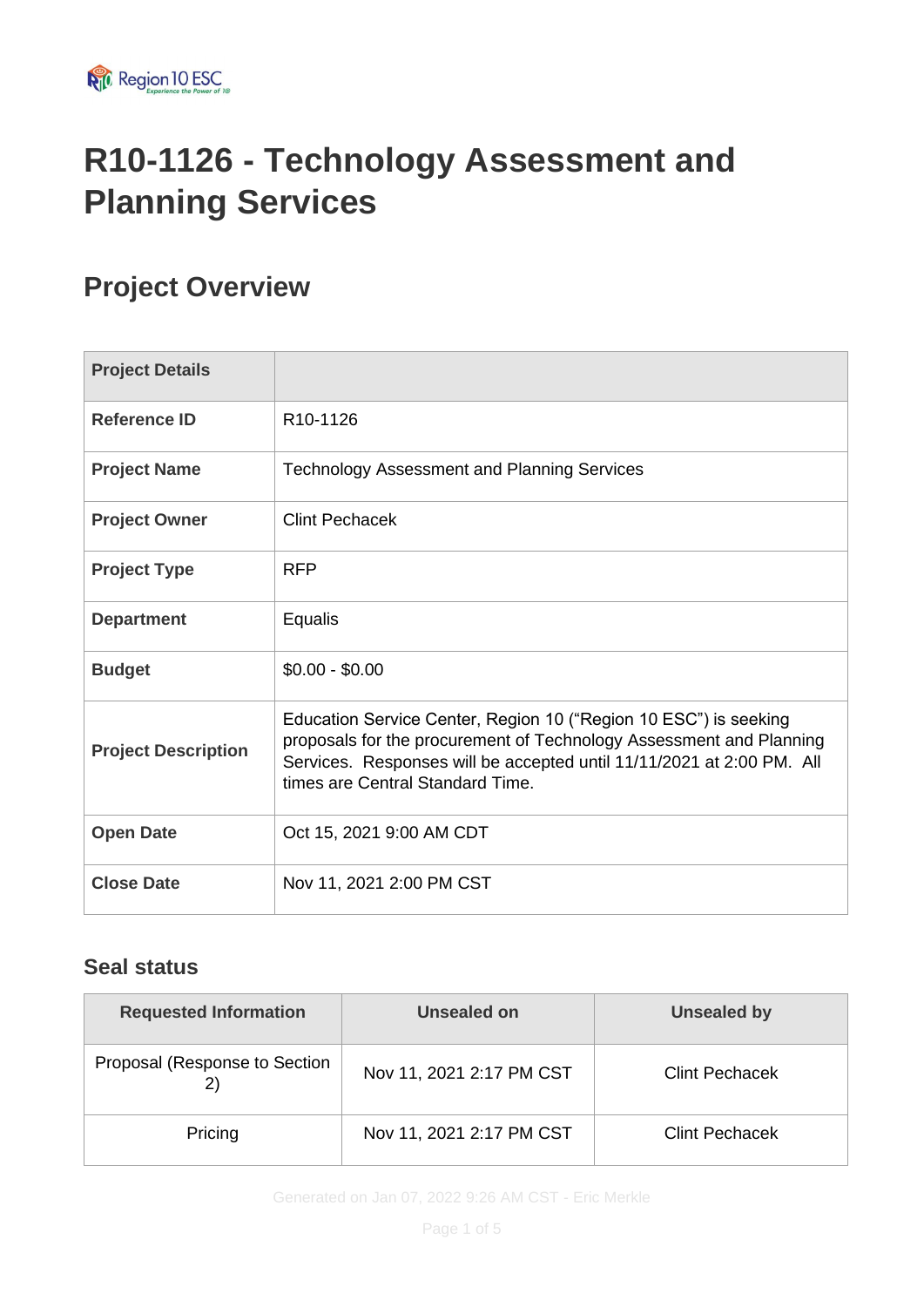

## **Questions and Answers**

### **Evolvers Group L.P.**

### **Response Scope**

*Sandeep Sharma, Oct 21, 2021 1:23 PM CDT*

Is this mandatory that a respondent applies for all the nine systems listed in section 5.1 of the 'RFP Section one'? Or can one apply selectively for some of the systems?

*Clint Pechacek, Oct 26, 2021 8:19 AM CDT*

As stated in the scope on page 7 of Section 1, vendors may elect to respond to one, several, or all of the systems and subcategories listed in the scope. Vendors are encouraged to respond with their entire product/service line that relates to the scope.

### **Forward Edge**

### **(No Subject)**

*Jeffrey Langdon, Nov 02, 2021 2:27 PM CDT*

Zero Day Protection - There are many security technologies that address Zero Day threats...can more detail be provided? Load Balancing - Are you seeking a load balancing solution? Or monitoring one already provided? Software or Hardware? Mobile Device Security - What are the operating systems of these devices? Data Loss Prevention - Monitoring or Providing? Intrusion Prevention - Host based or Network based? PRICING We understand the Pricing approaches outlined in the RFP. The Cybersecurity solution we intend to propose follows the Center for Internet Security controls and as such is a comprehensive managed solution preventing discrete line itemization of the individual security tools that are included and deployed. The solution is "bundled" and priced with specific consideration to each network environment's topography and other considerations unique to each district we serve. Can we offer a sample budget price for general schedule reference and an aggregated monthly and auditable rebate model to the ESC?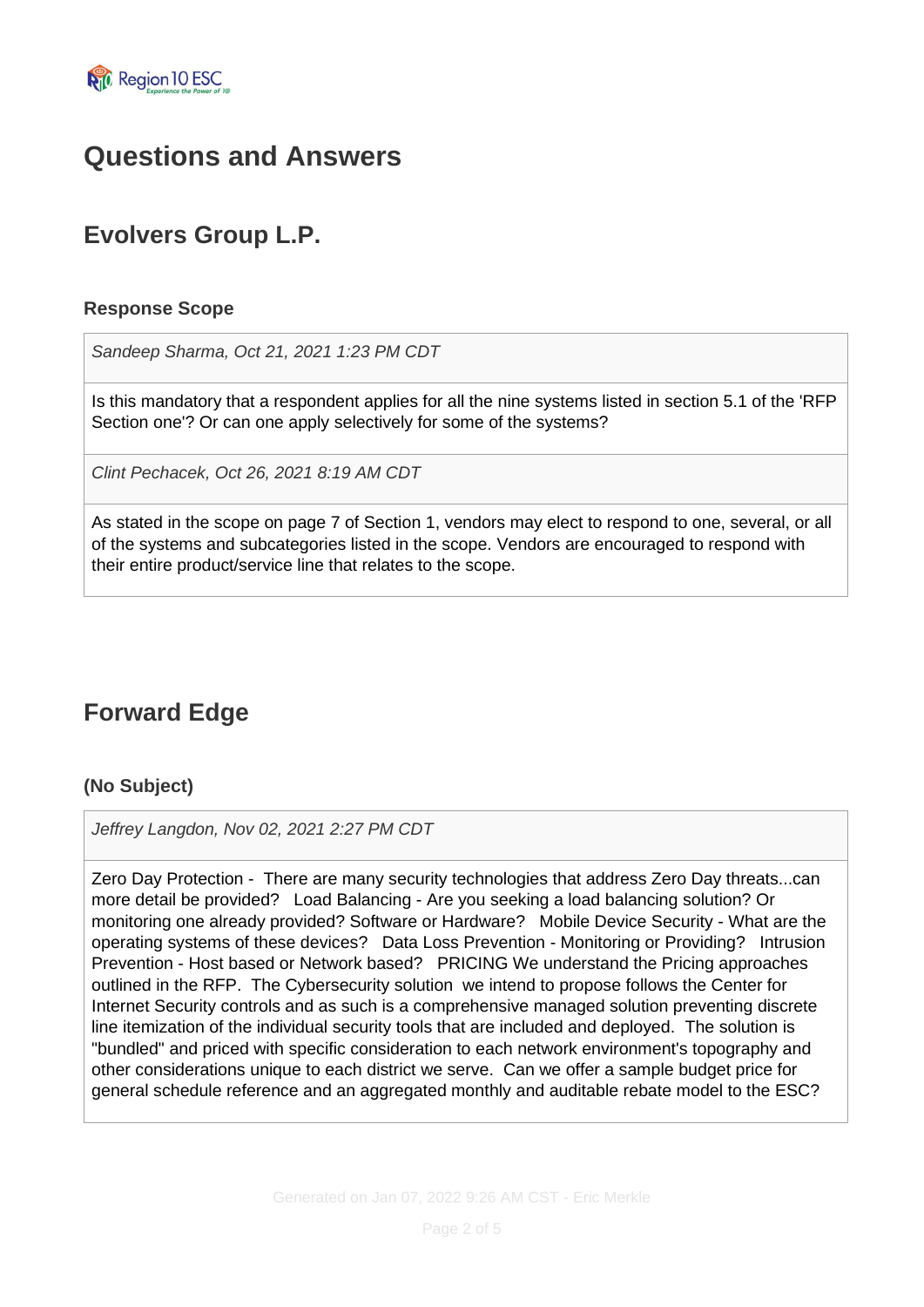

*Clint Pechacek, Nov 04, 2021 8:18 AM CDT*

1. Vendors should respond with any and all technologies and/or services that they offer to address Zero Day threats. 2. We are seeking solutions that address any variety of load balancing issues that public agencies across the nation might face. Therefore vendors are encouraged to respond with all solutions at their disposal. 3. Operating systems will depend on the agency utilizing the contract. Ideally, vendors would be able to handle mobile device security on any commonly used operating system. 4. Both. 5. Both. 6. Vendors may submit any pricing structure that they feel is auditable and verifiable by any Equalis member seeking to verify a quote or purchase under the contract. The pricing itself offered must be auditable, as well as any rebates offered. Region 10 reserves the right to reject proposals that it deems have not offered auditable, verifiable pricing.

### **LearnPlatform**

### **Questions on RFP Applicability to LearnPlatform**

*Lauren Brown, Nov 01, 2021 10:05 AM CDT*

Hi there, I could please use some help, as we are deciding the applicability of going through this RFP process and have a few questions that myself and our leadership team needs answered. We are already on the Region 10 product list/an approved vendor, so what would this change if we win this RFP? Does it just allow us to say we offer a specific service? Is this is requirement for the potential of Region 10 doing business with us in terms of the EdTech Effectiveness Clearinghouse plus cohort / Audit Service + Certification? Would this just be an additional notch, for lack of better terms that goes along with us already being an approved vendor with R10? Like we would say that we are also approved for Technology Services and Planning specifically? I am trying to gauge how this would support us if we were awarded and what that would look like or if it is comparable to what we already have. Thank you for your help - our team is meeting later this afternoon to discuss. Lauren Brown

*Clint Pechacek, Nov 01, 2021 11:52 AM CDT*

1. Winning a contract based on this RFP would not change anything about your current Region 10 contract. 2. How you would market this contract to Equalis members is up to vendors to decide and demonstrate in the RFP. 3. Winning this RFP is not necessarily a requirement for doing business with Region 10. 4. How you would market this contract to Equalis members is up to vendors to decide and demonstrate in the RFP. 5. Vendors would be approved to market that they had won a Region 10 bid made available through Equalis for Technology Assessment and Planning Services.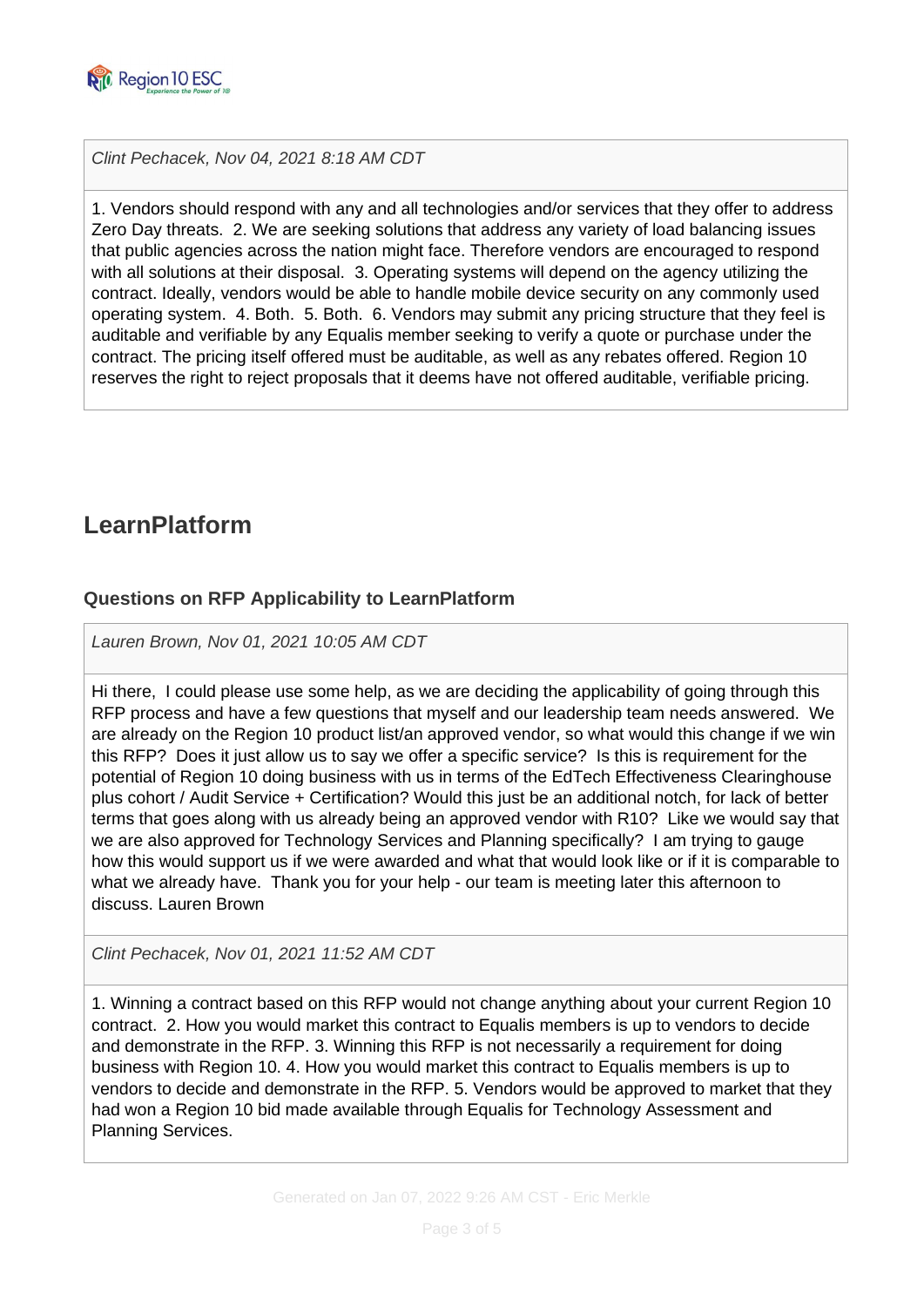

*Lauren Brown, Nov 01, 2021 12:23 PM CDT*

Thank you, Clint! I will let you know if our team has any further questions.

### **Renaissance Institute**

### **Pricing Spreadsheet**

*Andrew Berning, Oct 18, 2021 12:41 PM CDT*

Where on the pricing spreadsheet do we indicate a minimum and maximum cost?

*Clint Pechacek, Oct 26, 2021 8:21 AM CDT*

That is up to the vendor. The pricing sheet is structured to be flexible and to be filled out in whatever way most clearly represents the vendor's pricing. Please remember that contract pricing will be not-to-exceed.

### **Proposal Form 17- 20**

*Andrew Berning, Oct 18, 2021 12:44 PM CDT*

Are Proposal Forms 17 - 20 only required for vendors headquartered in New Jersey, doing business in New Jersey or are all vendors required to submit all forms?

*Clint Pechacek, Oct 26, 2021 8:22 AM CDT*

Forms 17-21 are required for any vendors wishing to do business in New Jersey.